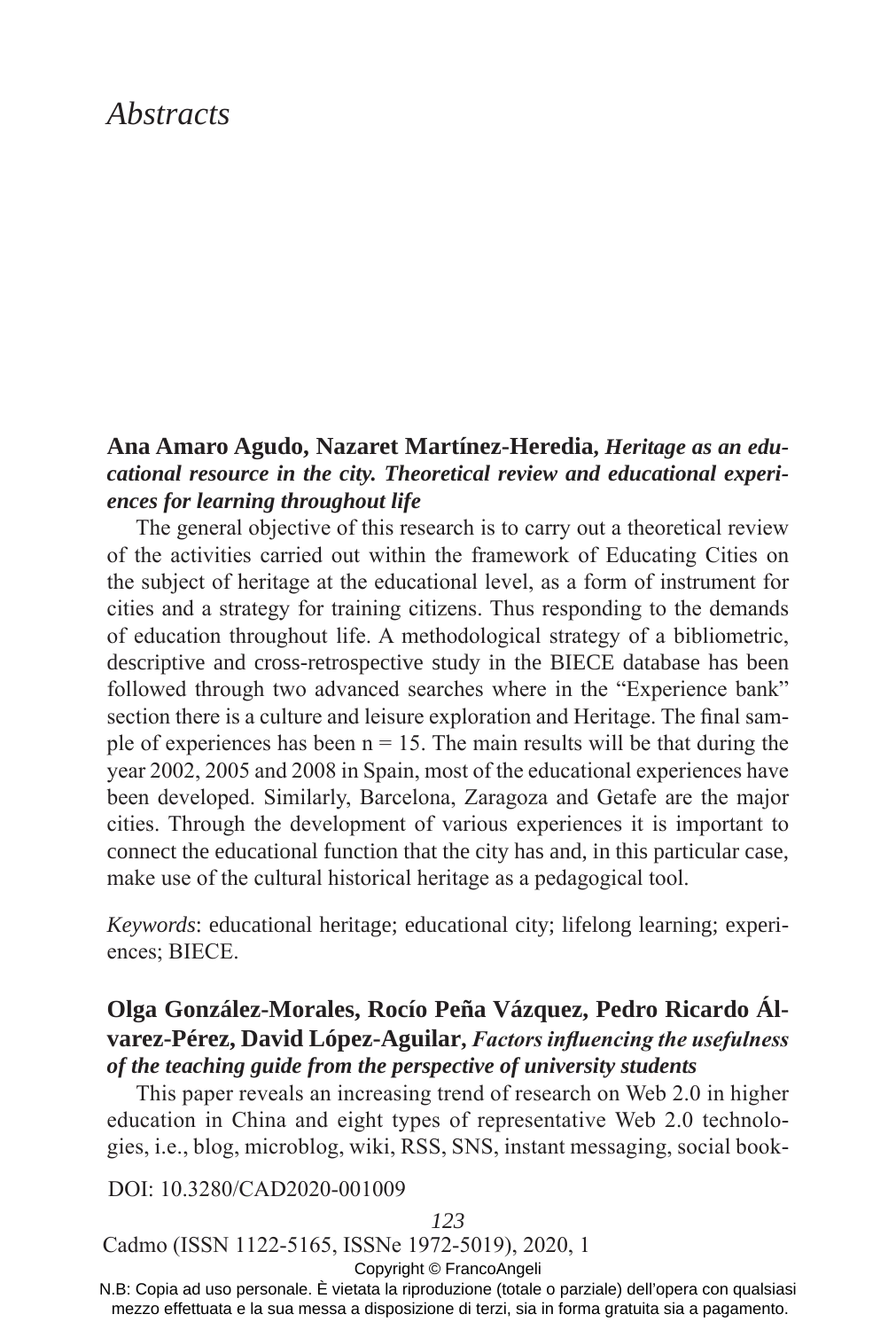marking and podcast. It shows that Web 2.0 technologies are used in five topic areas of higher education, i.e., library, administration, teaching and learning, student development and faculty development. Moreover, Web 2.0 technologies are used differently in the five topic areas. Blog and wiki are commonly used in teaching and learning. Microblog is mainly used for administration and student development while RSS and SNS are more applicable for library. Besides, interaction and sharing are the most critical features of Web 2.0 emphasized in all topic areas. Individualization is valued more in library while collaboration is stressed in teaching and learning. These features are conducive to the design, development, and evaluation of ICTs used in higher education.

*Keywords*: teaching guide; educational resource; teaching planning; college students; higher education.

### **Weiwei Qin, Jim Slotta**, *Web 2.0 technologies used in higher education in China: A content analysis of journal articles from 2004 to 2017*

This paper reveals an increasing trend of research on Web 2.0 in higher education in China and eight types of representative Web 2.0 technologies, i.e., blog, microblog, wiki, RSS, SNS, instant messaging, social bookmarking and podcast. It shows that Web 2.0 technologies are used in five topic areas of higher education, i.e., library, administration, teaching and learning, student development and faculty development. Moreover, Web 2.0 technologies are used differently in the five topic areas. Blog and wiki are commonly used in teaching and learning. Microblog is mainly used for administration and student development while RSS and SNS are more applicable for library. Besides, interaction and sharing are the most critical features of Web 2.0 emphasized in all topic areas. Individualization is valued more in library while collaboration is stressed in teaching and learning. These features are conducive to the design, development, and evaluation of ICTs used in higher education.

*Keywords*: Web 2.0; interaction; higher education; content analysis; China.

# **Philippe Masson, Alessandro Porrovecchio, Isabelle Joing, François Potdevin**, *Inclusive education in middle school. A case study in Normandy*

The case study presented in this paper, conducted in a disadvantaged college located in a semi-rural area in Normandy, aims to describe the subjective experience of both an educational team and the students who live the daily reception of students with disabilities. Lack of specific training, job in-

#### Copyright © FrancoAngeli

N.B: Copia ad uso personale. È vietata la riproduzione (totale o parziale) dell'opera con qualsiasi mezzo effettuata e la sua messa a disposizione di terzi, sia in forma gratuita sia a pagamento.